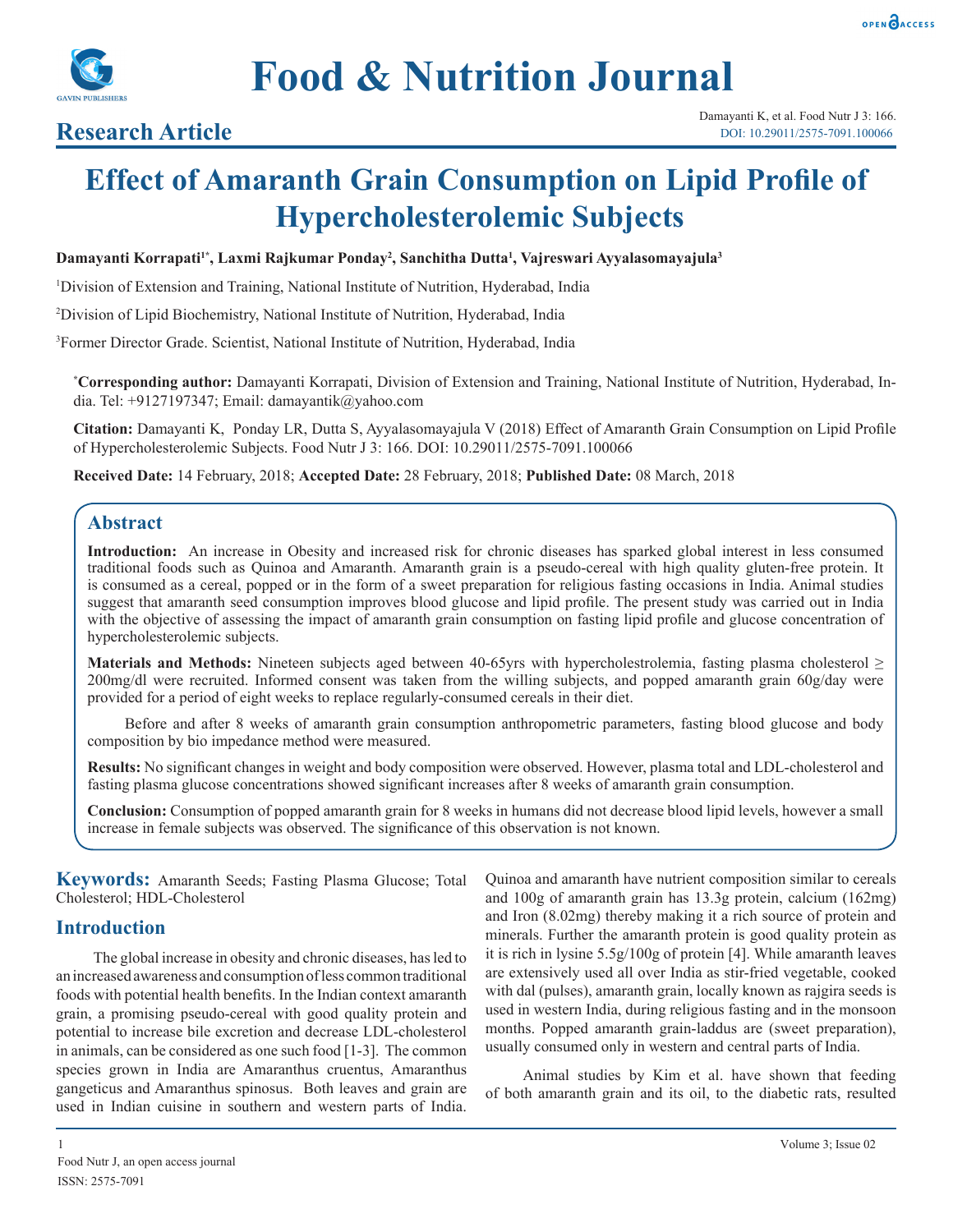**Citation:** Damayanti K, Ponday LR, Dutta S, Ayyalasomayajula V (2018) Effect of Amaranth Grain Consumption on Lipid Profile of Hypercholesterolemic Subjects. Food Nutr J 3: 166. DOI: 10.29011/2575-7091.100066

in the improvement in hyperglycaemia and reduced plasma cholesterol levels [5,6]. Berger et al. have demonstrated in hamsters the cholesterol lowering effects of amaranth seeds and oil by influencing the absorption of cholesterol and bile acids, cholesterol distribution in lipoprotein, hepatic cholesterol content and cholesterol biosynthesis [7,8]. In contrast, de Castro has not found any cholesterol lowering effects of amaranth oil, despite increased excretion of bile acids, when hamsters are fed on high saturated fat and cholesterol diet [9]. The reported beneficial effects of this nutrient-rich pseudo-cereal have been more widely studied in animals, and very limited data are available on the health effects of amaranth grain consumption in humans. The present study was planned to assess the impact of amaranth grain intake on lipid profile and fasting plasma glucose levels in free living hypercholesterolemic subjects.

#### **Materials and Methods**

Sensory Evaluation of Amaranth Recipes: Recipes were prepared in the institute's metabolic kitchen with amaranth grain and were tested for sensory characteristics and acceptability. Popped amaranth seeds and roti (unleavened flat bread) were given to 30 subjects. Based on individual acceptability, popped seeds or powdered popped seeds were provided to the subjects for consumption in the form of roti or popped seeds as such.

On a pre-heated metal pan, a batch of 50-60g of amaranth grain were taken and continuously stirred for 1-2 minutes (approximate time required for popping of all the seeds) and cooling seeds to the room temperature, then seeds were powdered by grinding in a mixer. Majority (65%) of the subjects preferred consumption of popped seeds as such, whereas 35% subjects consumed as roti prepared with flour. Both forms were well accepted by the participants, and they willingly consumed popped amaranth seeds/ powder continuously for eight weeks. Dietary fibre both soluble and insoluble content of amaranth grain and popped seeds was estimated using rapid enzymatic assay method [10].

Each subject was given 60g of flour/popped grain pack per day for a period of eight weeks. Investigator ensured the compliance at the time of contact, by enquiring about the regularity of the consumption. Details regarding the other regular food consumption pattern pertaining to oil, fruits, vegetables and information about physical activity of all the nineteen subjects were collected to assess any changes in the food intake and exercise, during the study period.

#### **Subjects**

Apparently healthy volunteers (nine males and ten females), with fasting plasma total cholesterol >200mg/dl, aged between 40-65 yrs., and not on any lipid or cholesterol lowering drugs were enrolled. None of them had diabetes or thyroid disorders. The 19 subjects were informed about the purpose of the study and informed consent was obtained through duly signed consent forms. The study was cleared by the institute's ethical committee for humans of the national institute of nutrition, Hyderabad, India (No.3/2011) and conducted according to the guidelines of Helsinki declaration [11]. The volunteers were asked to consume one packet (60g of flour)/day replacing regularly- consumed cereal for breakfast/ lunch/ dinner along with other preparations for a period of eight weeks. Ensured the total consumption by collecting the feedback information on left over grain at end of two-week period. We observed that all the subjects consumed about 95 to 100% of the grain provided and relished its consumption in the form of rotis in the dinner or along with milk as a breakfast item. As the subjects are in free living conditions they were advised to continue their routine diet and physical activity.

Body weight and body composition were recorded, by bioimpedance method by using Tanita BC-418, a dual frequency segmental body composition analyser. Blood samples were collected before initiation and after eight weeks of amaranth cereal consumption. Blood samples were collected after 12h fasting for the determination of plasma lipids. Commercial enzymatic kit methods were used for total and HDL-C and triglyceride estimations. The LDL-C levels were determined through the Fried Ewald, Fredrick, and Levy (1972) equation for TG lower than 400.0 mg/dL:  $[LDL-C = total -C - (HDL-C+triglyceride/5)]$  [12]. The content of very low-density cholesterol (VLDL-C) was evaluated by the formulae: VLDL-C = TG/5 for TG lower than  $400.0$  mg/dL. Data are expressed as mean  $\pm$  Standard Deviation (SD). Glucose was estimated by glucometer and dietary fibre was analysed by enzymatic method (10) in both raw and popped grain.

#### **Sample size**

Sample size was calculated by taking into consideration the possible dropout rate of 10% and to detect the difference of 26 mg/dL (the change or difference between before and after supplementation) in plasma total cholesterol and standard deviation of 35 for total plasma cholesterol and 95% CI and 80% power, 14.2 subjects have to be recruited into the study 30% attrition 18.2 subjects were required, 19 subjects were recruited into the study. **Statistical analysis**

The statistical analyses were performed using the SPSS 21 software. The comparison of initial and final values was done using paired 't' test. The level of significance was set at  $p < 0.05$ .

#### **Results**

The nutrient content of the 60g of seeds provided per day is given in table-1 [4]. Sixty grams amaranth grain provided 213.5 K.Cal energy and 8g of protein, 3.3 g of fat, and 36.9g of carbohydrate and 4.5g of dietary fibre [4]. The dietary fibre was analysed in raw and popped amaranth grain, which was almost, double than the reported value (table-2). Based on the dietary fibre content of sixty grams' grain consumed by the subjects, dietary fibre content was approximately 9-10g.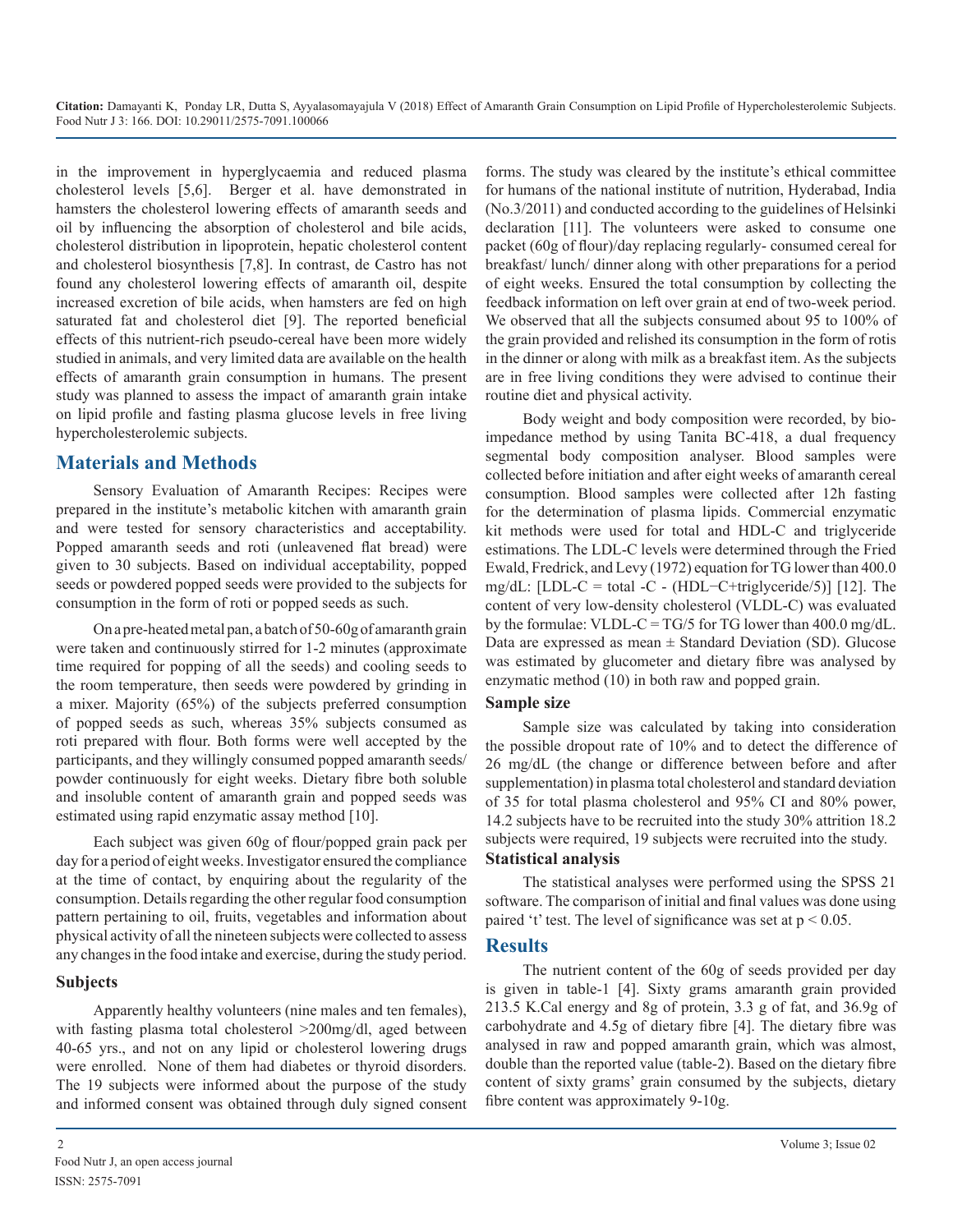**Citation:** Damayanti K, Ponday LR, Dutta S, Ayyalasomayajula V (2018) Effect of Amaranth Grain Consumption on Lipid Profile of Hypercholesterolemic Subjects. Food Nutr J 3: 166. DOI: 10.29011/2575-7091.100066

| <b>Amaranth raw grain</b>                        | Protein<br>(g) | Fat<br>(g) | CHO(g) | <b>Energy</b><br>(Kcals) | <b>Total Dietary fibre</b><br>(g) | <b>Soluble Dietary fibre</b><br>(g) |
|--------------------------------------------------|----------------|------------|--------|--------------------------|-----------------------------------|-------------------------------------|
| 60g                                              | 7.96           | 3.33       | 36.88  | 213.50                   | 4.48                              | 1.00                                |
| Reference: Indian food composition tables (2017) |                |            |        |                          |                                   |                                     |

**Table 1:** Macro nutrient composition of the sixty grams of amaranth grain powder provided for daily consumption.

| <b>Amaranth Grains</b> | Insoluble Dietary Fibre $(g)$ | Soluble Dietary Fibre (g) | <b>Total Dietary Fibre (g)</b> |
|------------------------|-------------------------------|---------------------------|--------------------------------|
| Raw grain $(60g)$      | 8.814                         | 0.942                     | 1.756                          |
| Popped grain $(60g)$   | 9.822                         | .650                      | .472                           |

**Table 2:** Dietary fibre content in amaranth seeds.

Subjects consumed 95-100% of the food provided to them. Details regarding other food consumption revealed that majority of the subjects consumed mango, a seasonal fruit during the study period. Other than regular mango fruit consumption, other foods consumed by them remained the same, during the study period. Initial and final anthropometric and body composition parameters are given the table 3,4. There were no significant differences in weight, fat percent, and trunkal fat, during the study period in the subjects.

| <b>Parameter</b>  | <b>Initial values</b> |                  | <b>Final values</b> |                  | <b>Initial vs final</b><br>P value |        |
|-------------------|-----------------------|------------------|---------------------|------------------|------------------------------------|--------|
|                   | Male $(9)$            | Female (10)      | Male                | Female           | Male                               | Female |
| Age $(yrs)$       | $52.7 \pm 7.25$       | $53.7 \pm 5.96$  |                     |                  |                                    |        |
| Height (cm)       | $164.3 \pm 4.92$      | $157.7 \pm 7.00$ |                     |                  |                                    |        |
| Weight (kg)       | $74.6 \pm 14.76$      | $70.4 \pm 10.87$ | $75.2 \pm 14.33$    | $70.2 \pm 10.53$ | 0.123                              | 0.774  |
| BMI $(kg/m2)$     | $26.3 \pm 3.04$       | $28.3 \pm 3.79$  | $26.3 \pm 2.48$     | $28.2 \pm 3.59$  | 0.779                              | 0.311  |
| Fat $(\%)$        | $26.6 \pm 4.66$       | $40.9 \pm 3.00$  | $27.0 \pm 3.00$     | $41.1 \pm 3.37$  | 0.612                              | 0.370  |
| Fat $(kg)$        | $18.9 \pm 4.75$       | $29.0 \pm 6.02$  | $19.3 \pm 3.34$     | $29.2 \pm 6.33$  | 0.538                              | 0.206  |
| FFM/LBM (kg)      | $51.7 \pm 5.36$       | $41.4 \pm 5.13$  | $51.9 \pm 5.35$     | $41.3 \pm 4.83$  | 0.700                              | 0.492  |
| Trunk fat $(\% )$ | $30.1 \pm 5.53$       | $39.9 \pm 3.56$  | $31.0\pm4.29$       | $40.0 \pm 4.08$  | 0.401                              | 0.735  |
| Trunk fat (kg)    | $12.1 \pm 2.88$       | $15.2 \pm 3.21$  | $12.6 \pm 2.17$     | $15.4 \pm 3.56$  | 0.319                              | 0.316  |

Number in the parentheses indicates the number of subjects. Values are mean  $\pm$  SD

**Table 3:** Effect of amaranth grain consumption on anthropometry and body composition by gender.

| <b>Parameter</b>                                             | Initial $(19)$<br>$(Mean \pm SD)$ | Final $(19)$<br>$(Mean \pm SD)$ | P value |  |  |
|--------------------------------------------------------------|-----------------------------------|---------------------------------|---------|--|--|
| Total-cholesterol $((mg/dl))$                                | $209.4 \pm 32.75$                 | $223.4 \pm 38.76*$              | 0.005   |  |  |
| $HDL$ -cholesterol $((mg/dl))$                               | $38.4 \pm 12.07$                  | $37.7 \pm 10.82$                | 0.658   |  |  |
| Triglycerides (mg/dl)                                        | $100.0 \pm 56.51$                 | $111.5 \pm 58.51$               | 0.080   |  |  |
| Fasting glucose (mg/dl)                                      | $94.6 \pm 43.56$                  | $105.1 \pm 39.74*$              | 0.023   |  |  |
| LDL-cholesterol(mg/dl)                                       | $151.0 \pm 32.19$                 | $163.4 \pm 35.21*$              | 0.039   |  |  |
| $VLDL$ -cholesterol $(mg/dl)$                                | $20.0 \pm 11.30$                  | $22.3 \pm 11.70$                | 0.080   |  |  |
| Number in the parentheses indicates total number of subjects |                                   |                                 |         |  |  |

**Table 4:** Effect of amaranth grain consumption on lipid parameters of male and female together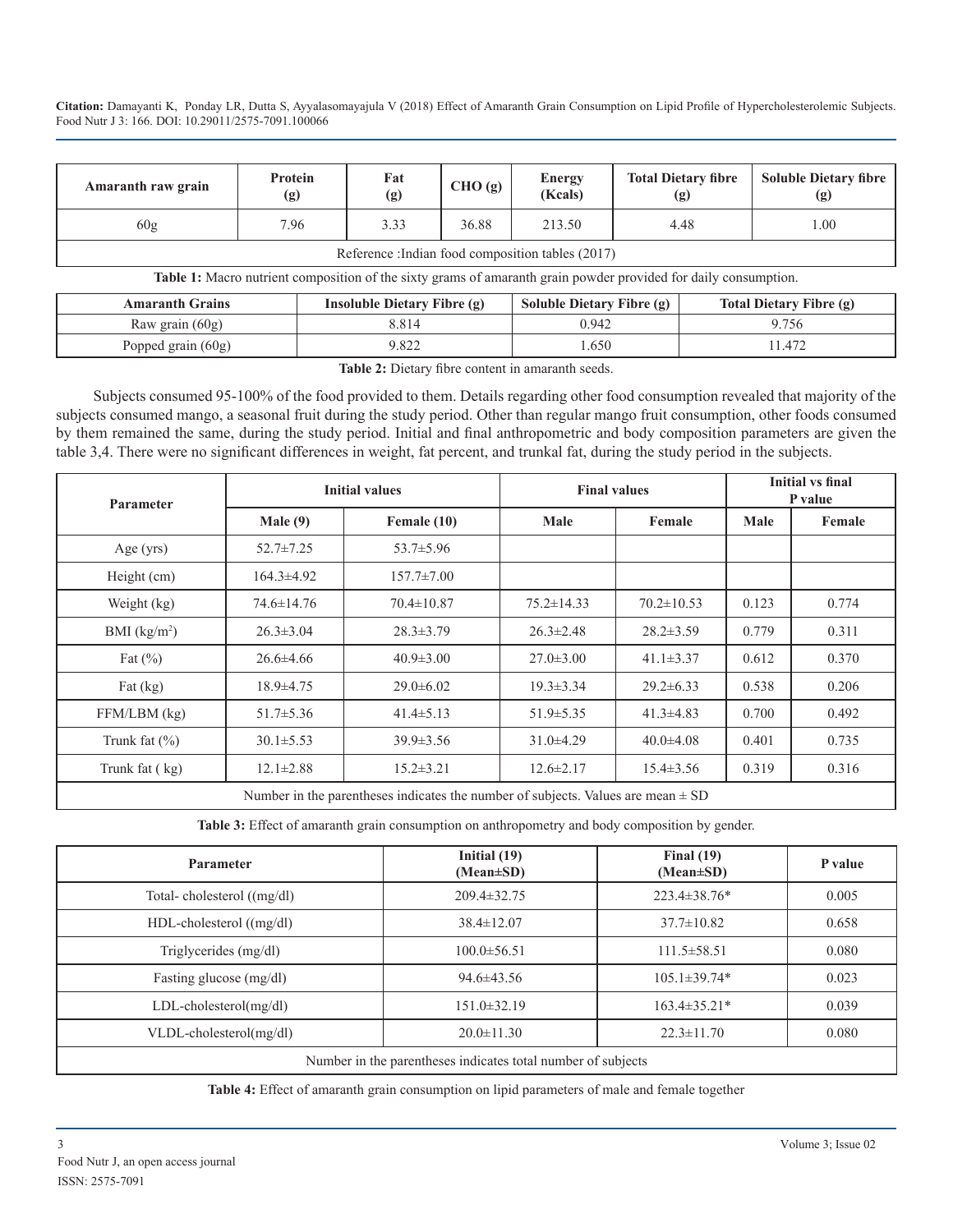Initial and final fasting plasma lipid and glucose concentration of all the subjects (male and female together) are given in Table-4. Plasma total cholesterol and LDL-cholesterol and glucose concentrations showed significant increases, after the consumption of amaranth grain for eight weeks. The plasma total cholesterol showed a significant increase in only female subjects but not the male (data not shown).

## **Discussion**

In the present study among 19 human subjects the effect of consumption of 60g of cereal showed a small but significant increase in total and LDL cholesterol. The study of Cinthia Baú Betim Cazarin et al., has observed that feeding of extruded amaranth grain as a snack to normo-cholesteremic rats has significantly increased the faecal excretion of bile acids and decreased plasma LDL-cholesterol, without impacting plasma glucose concentration and liver lipid content [13]. On the contrary, the results of our study in hypercholesterimic subjects indicated that chronic (eight weeks) consumption of amaranth grain significantly increased fasting plasma total and LDL-cholesterol and glucose concentration. Capriles et al. (2008) have reported that when Amaranth grain is processed it increases digestibility and the glycemic index of both popped and roasted amaranth by in vitro method. This probably explains the observed increase in blood glucose levels of the subjects in the present study.

Kim et al. (2006), have observed improved lipid and glucose levels in diabetic rats [14]. The beneficial effects have been attributed to the antioxidant and polyphenolic compounds (Muyonga, J. H., Andabati, B., & Ssepuuya, G. 2014) [15].

Our results are in contrast to those of Chávez-Jáuregui et al., who have reported no changes in plasma lipid parameters, except decrease in plasma HDL-cholesterol of eleven hypercholestrimic subjects aged 30-65 yrs, who consumed 50g of defatted amaranth grain extruded snacks for sixty days [16]. The observed differences between these two studies could be due to variations in the duration of the study and the form in which amaranth grain are provided. In our study, popped amaranth grain/powder was given for consumption for eight weeks' period as against defatted amaranth grain extruded snack is given to hypercholestrimic subjects for sixty days in the other study [16]. Martirosyan et al. have supplemented hypercholestrimic subjects (2 males and 38 female) with amaranth seed oil at 3, 6, 12, 18g per day for a period of three weeks along with hypo-sodium and anti-atherogenic diet and life style modification and observed decreased plasma total cholesterol and LDL-cholesterol and blood pressure [17]. However, the results of our study cannot be compared with the above-mentioned study, as the study design and forms of supplementation are different. Further, the subjects were not given any suggestion to modify their dietary habits and life style patterns. Mithila and Khanum have reported decreased body weight, food consumption, plasma total

and HDL-cholesterol, triglycerides and glucose concentration in rats and based on these observations amaranth grain consumption has been recommended for weight reduction [18]. However, we have not found any such effects in the free living moderatelyhypercholesteremic subjects, who consumed 60g popped amaranth grain/powder for eight weeks on the contrary, we observed small but significant increase in total and LDL-C. To understand the basis of the increase, gender-wise analysis for the plasma lipid parameters was performed (results not given) and we observed that female subjects showed significant increase in fasting plasma total cholesterol which persisted even after pooled analysis. The higher fasting blood glucose concentration in our study maybe due to the high glycemic index (97) reported by Chaturvedi et al. [19], for popped amaranth grain consumption with milk. Though this is the first study from India, where amaranth leaves and grain are consumed in routine diets of the population, the study design has inherent limitations, as food frequency data may not give us a true picture of the small changes in food intakes (as it is based on dietary recall) and control group is not included only pre and post differences were studied. Replacing the regularly-consumed cereal component of the diet with amaranth grain for eight weeks in the diet of moderately hypercholesterolemic subjects had no impact on body weight, body fat content and its distribution. However, significant changes in plasma lipid parameters, as evidenced by increased plasma total and LDL-cholesterol were observed.

# **Conclusions**

In conclusion, the consumption of 60 g of amaranth grain daily (8 g of protein/day) for eight weeks did not significantly reduce total or LDL-C in moderately-hypercholesterolemia subjects. On the contrary, increase in total cholesterol, LDLcholesterol and fasting glucose levels were observed. A significant increase in total cholesterol was observed in female subjects alone, which persisted even after pooled analysis. Even though, amaranth grain consumption has resulted in significant decreases in total and LDL- cholesterol in animal studies, similar effects were not seen in humans, who replaced cereals with 60g of amaranth grain per day. The increased digestibility coupled with increase in glycemic index could be a critical factor in the observed changes. However, the effects on plasma lipid levels are a paradox to the animal studies. Further studies with larger number of subjects and higher intake of amaranth grain are necessary to test the effects of amaranth on lipid metabolism in humans before considering its suitability as a replacement-cereal in the Indian diet.

## **References**

- 1. [Dixit AA, Azar KM, Gardner CD, Palaniappan LP \(2011\) Incorporation](https://www.ncbi.nlm.nih.gov/pubmed/21790614)  of whole, ancient grains into a modern Asian Indian diet to reduce the [burden of chronic disease.](https://www.ncbi.nlm.nih.gov/pubmed/21790614) Nutrition reviews 69: 479-488.
- 2. [Wong KV \(2017\) Amaranth Grain and Greens for Health Benefits, Nu](https://juniperpublishers.com/nfsij/pdf/NFSIJ.MS.ID.555584.pdf)trition & Food Science International Journal 2: 1-3.